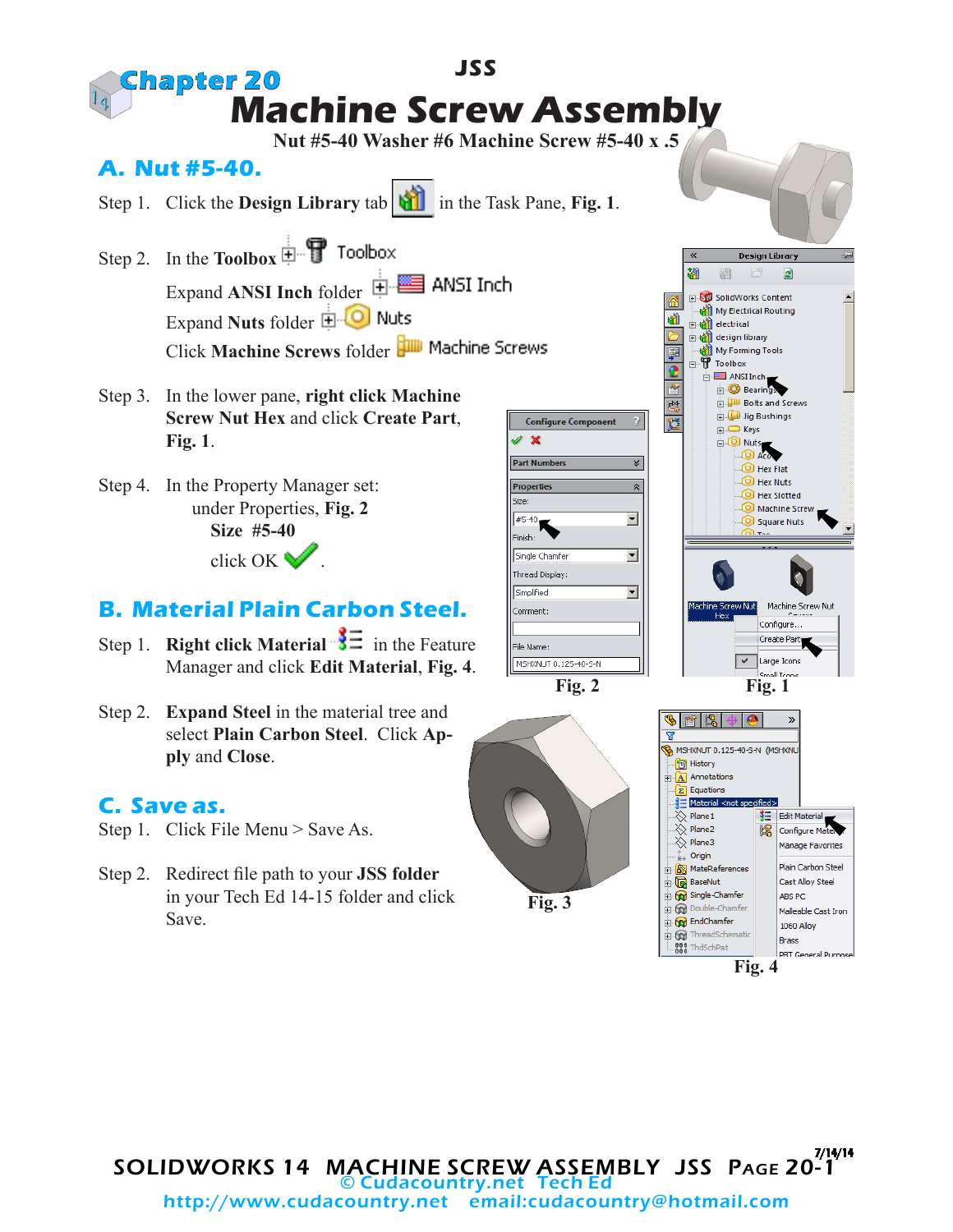## **D. Washer #6.**

Step 1. Click the **Design Library** tab **in** in the Task Pane, **Fig. 5**.

Step 2. In the **Toolbox** Expand **ANSI Inch** folder Expand **Washers** folder Click **Plain Washer (Type B)** folder

- Step 3. In the lower pane, **right click Narrow Flat Washer Type B** and click **Create Part**, **Fig. 5**.
- Step 4. In the Property Manager set: under Properties, **Fig. 6 Size #6** click OK .

## **E. Material Plain Carbon Steel.**

- Step 1. **Right click Material**  $\frac{3}{5}$  in the Feature Manager and click **Edit Material**, **Fig. 8**.
- Step 2. **Expand Steel** in the material tree and select **Plain Carbon Steel**. Click **Apply** and **Close**.

### **F. Save as.**

- Step 1. Click File Menu > Save As.
- Step 2. Redirect file path to your **JSS folder** in your Tech Ed 14-15 folder and click Save.

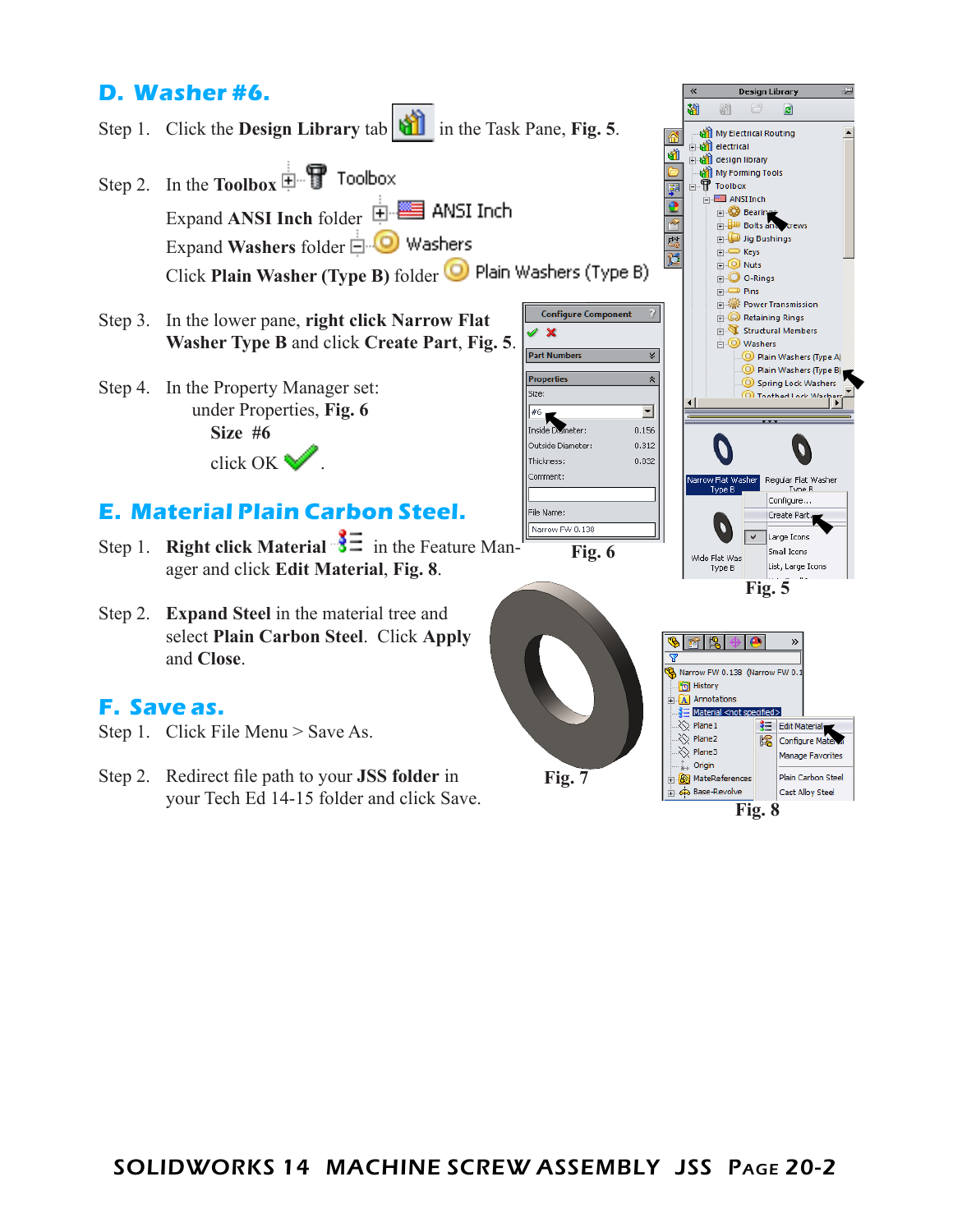# **G. Machine Screw #5-40 x .5.**

|  |  | Step 1. Click the <b>Design Library</b> tab $\boxed{1}$ in the Task Pane, Fig. 9. |
|--|--|-----------------------------------------------------------------------------------|
|--|--|-----------------------------------------------------------------------------------|

- Step 2. Expand the **Toolbox** Expand **ANSI Inch** folder Expand **Bolts and Screws** folder Click **Machine Screws** folder
- Step 3. In the lower pane, **right click Pan Cross Head** and click **Create Part**, **Fig. 9**.
- Step 4. In the Property Manager set: **Size #5-40**, **Fig. 10 Length .5** click OK  $\mathbb{Z}$

### **H. Material Plain Carbon Steel.**

- Step 1. **Right click Material**  $\frac{3}{5}$  in the Feature Manager and click **Edit Material**, **Fig. 12**.
- Step 2. **Expand Steel** in the material tree and select **Plain Carbon Steel**. Click **Apply** and **Close**.

#### **I. Save as.**

- Step 1. Click File Menu > Save As.
- Step 2. Redirect file path to your **JSS folder** in your Tech Ed 14-15 folder and click Save.



**Fig. 12**

**DRT General Puri** 

800 ThdSchPat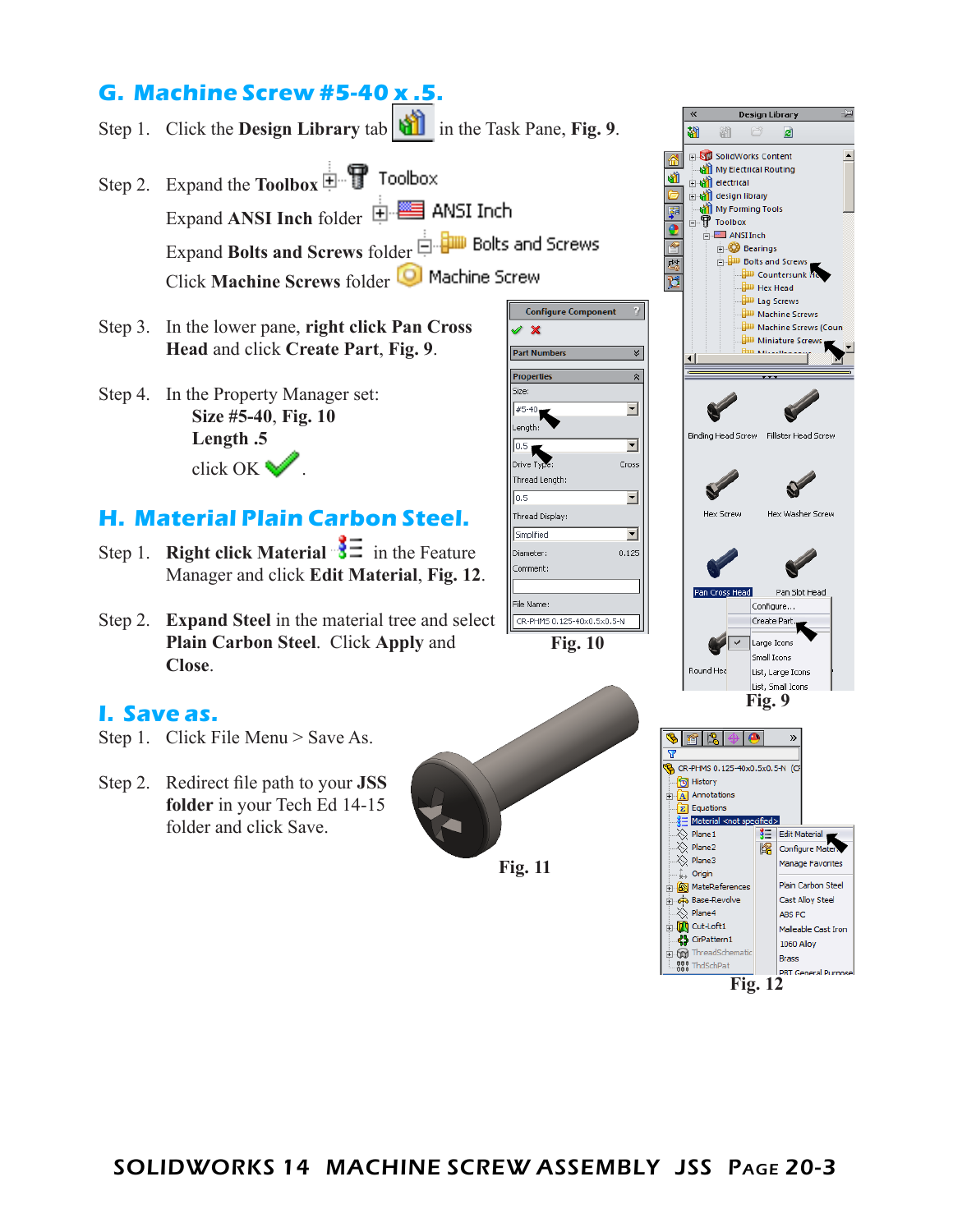## **J. Assembly.**

- Step 1. Click File Menu > **Make Assembly from Part**.
- Step 2. Click **Assembly Metric** in the New SOLIDWORKS Documents dialog box and OK.
- Step 3. Click OK in Begin Assembly Property Manager, **Fig. 13** and **Fig. 14**.



## **K. Save as "MACHINE SCREW ASSEMBLY".**

- Step 1. Click File Menu > Save As.
- Step 2. Key-in **MACHINE SCREW ASSEMBLY** for the filename and press ENTER.

**Fig. 14**

## **L. Insert Nut and Washer.**



#### Step 10. Save. Use **Ctrl-S**.

SOLIDWORKS 14 MACHINE SCREW ASSEMBLY JSS Page 20-4